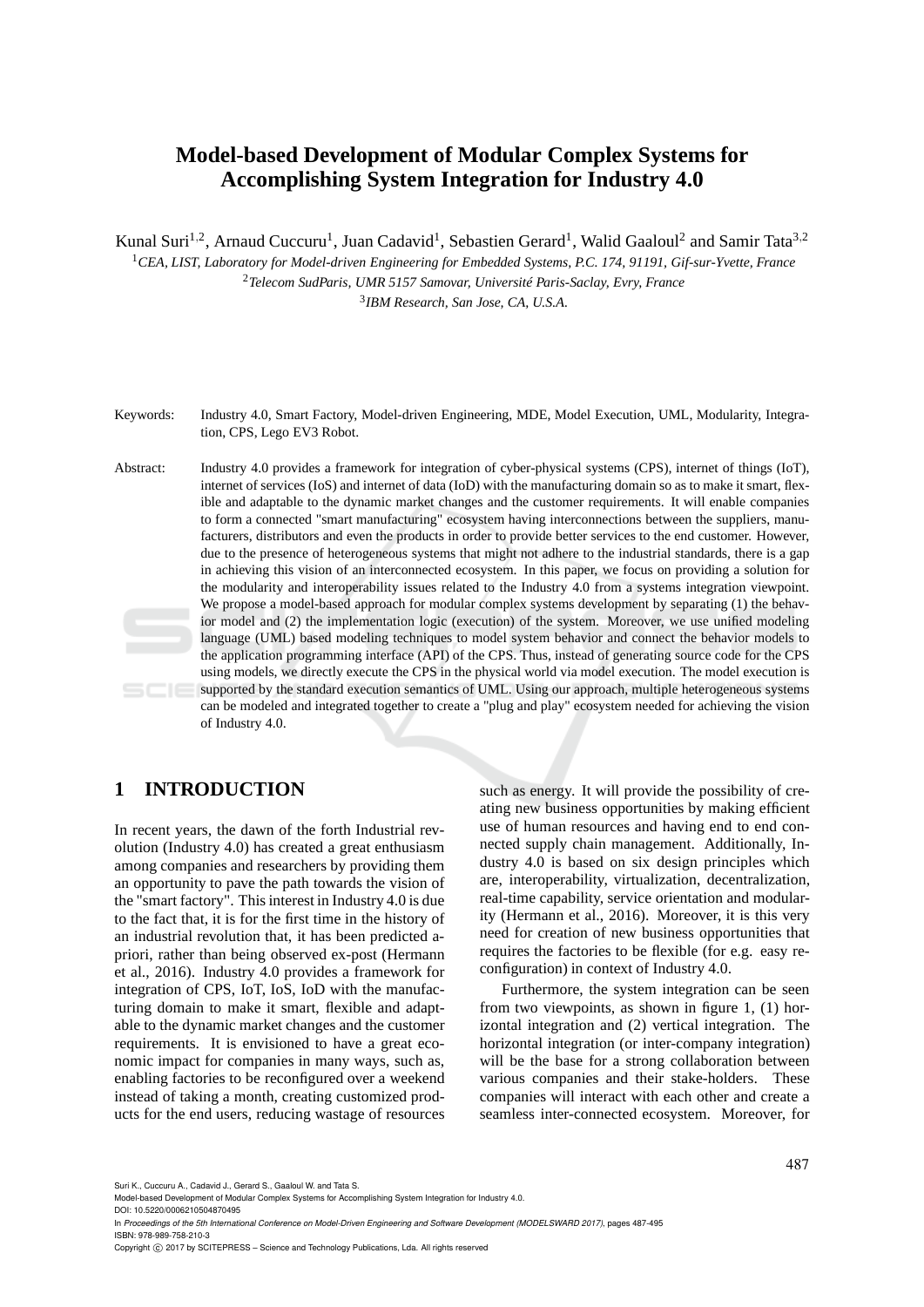these systems to be interoperable they need to be developed in a platform-independent manner based on industrial standards. This will enable them to exchange data or information and avoid vendor lockin issues. In the same way, the vertical integration (or intra-company integration) shall also be based on standards.



Figure 1: Vertical and Horizontal Integration.

In this paper, we focus on the "vertical integration" of system using the model-driven engineering (MDE) approach. In vertical integration the models (for e.g. a production process model) that are modeled by a certain stakeholder (for e.g. production analysts) will have a traceable link with other fine-grained models (for e.g. a robots behavior models) modeled by another stakeholder (for e.g. a systems engineer). This traceability will help in achieving a better management of information between various layers within an organization along with a better impact analysis of the changes made in different layers. Moreover, as these models are based on standards, the same models can be used for the purpose of simulation and also for execution of the systems that they depict. For instance, the execution of a industrial robot on a shop floor will benefit from the model-based execution approach wherein, there is a separation between its behavior model (control flow) and its actual implementation logic. The behavior can be modeled using industrial standard such as, the unified modeling language (UML) activity diagram that will describe "how to achieve a certain task". These models can be used to perform simulations for depicting how the system works. The same models will then be executed based on the standardized semantics of UML model execution. As, the semantics of UML model execution provides a standard mechanism to connect and communicate with external software and tools, it will allow the models to communicate and execute the robots in the physical world via standard APIs of the

robots firmware .

In contrast to the state of the art of model-driven approaches in robotics, we view our approach based on model execution as an "on-line" execution. In our approach the CPS executes live in sync with the model being executed, where as, in most of the other model-based approaches the models are used to create source code for the CPS which is then installed on it making it a "of-line" execution. In other words, rather than creating source code from our models, we directly execute the CPS in the physical world through model execution. This provides a good mechanism for tackling co-simulation problem for CPS (Rahman and Mizukawa, 2013)

Moreover, for simplicity reasons, we consider a simple robot as one of the concrete depiction of a CPS in context of the Industry 4.0. We validated our approach by using a Lego EV3 robot (EV3, 2013) installed with an open-source java based firmware called LeJOS (Lejos, 2015). The model design and model execution is performed using Papyrus framework (Papyrus, 2016) .

This article is structured as follows. Section 2 describes the context of this work in relation to complex system development and model-driven engineering (MDE) for Industry 4.0. Section 3 provides some insight on the related work. Section 4 describes our approach followed with experimentation in Section 5. This is followed by discussion in Section 6. We conclude our paper in Section 7.

## LOGY PUBLICATIONS

## **2 CONTEXT**

### **2.1 Industry 4.0 and Smart Factory**

One of the goals for the Industry 4.0 vision is to create manufacturing ecosystems that are smart, flexible and adaptable to dynamic market changes and customer requirements. Such smart factories will understand the state of a production process and will react accordingly with minimal human intervention. Moreover, in case of system fault if the cyber-physical system (CPS) or the cyber-physical production systems (CPPS) needs human support, the system itself will assist the humans with appropriate contextual information to avoid cognitive overload on them (Wieland et al., 2010).

Recently, various research in context of Industry 4.0 is being focused towards understanding how MDE can benefit the Industry 4.0 vision as a key technology enabler. In their recent work, the authors (Cadavid et al., 2015) provide arguments about the importance of MDE for smart manufacturing and how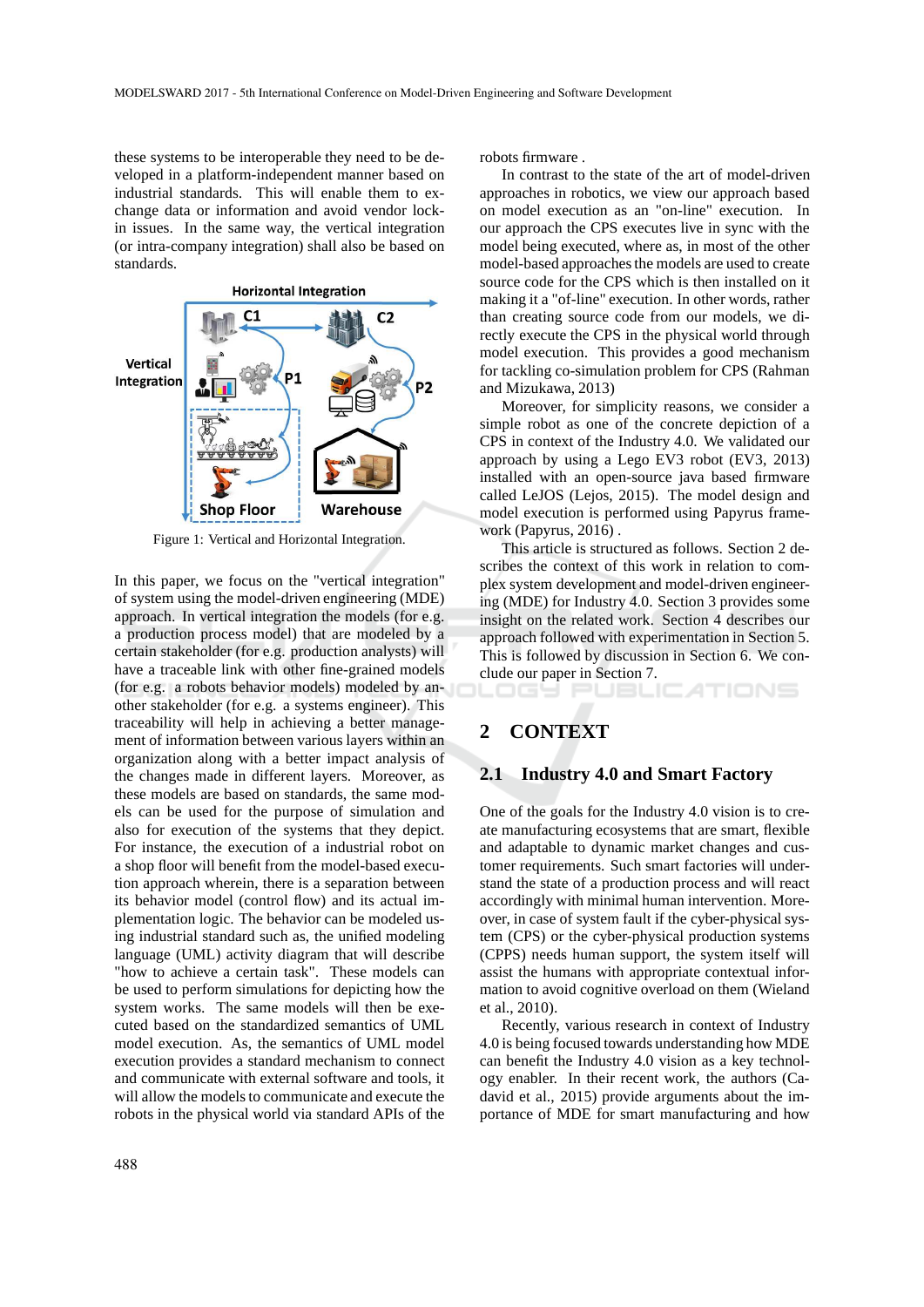MDE with its underlying concepts such as, domain specific modelling languages, modelling abstractions based on view-points, model-based formal analysis and automated model transformations would help to transform the vision of Industry 4.0 into a reality.

## **2.2 Model-Driven Engineering for Complex Systems**

A complex system, such as a cyber-physical system (CPS), an industrial robot or a service robot, consists of a large number of component such as, actuators, sensors, auxiliary tools along with the firmware that are all seamlessly integrated together and need to work as a single entity. These complex systems would also interact with other complex systems to perform certain tasks. Thus, it is very important to design these complex systems keeping the principle of modularity in mind so as to allow ease of integration between various systems.

In addition to above, a complex system also consists of different parts relating to different kinds of engineering disciplines such as, mechanical, electrical, software. Thus, these systems are required to be verified and tested both (1) at the component level and (2) at a system level. Therefore, MDE can help in reducing the inherent complexity of these systems by providing standard modeling languages, and providing tools and frameworks that supports various design principles. For example, using the principles of "separation of concerns" we can abstract various aspects of a system and can view only the things that are important to us, thus reducing complexity.

# **3 RELATED WORK**

In recent years, a number of research contributions in MDE have been looking at the applications of MDE in design and execution of complex systems such as, industrial robots. On the same lines, the authors (Steck et al., 2011) put forward the importance of moving from code-driven to model-driven engineering for industrial-strength service robotic systems. Their work is focused on the entire life-cycle of robot development wherein they provide a model-centric view on the whole (robotic) system covering both the design time and the run time of the robot. The modeldriven development will support the decision making process of a robot during its run-time based on parameters, properties and resource information that were modelled at design-time. This will enable it to handle a large number of situations. Plus, modeling would help to reduce the complexity for different stakeholders based on the principle of "separation of concerns". Similarly, in the work done by (Rahman and Mizukawa, 2013), the authors describe the difficulty faced in achieving a holistic system-level verification along with the problem of fulfilling the requirements of different stakeholders using only descriptive systems models (SysML). Thus, they proposed to combine the descriptive and simulation models by providing a collaborative design framework which brings SysML, Simulink, and Simscape profiles within the domain of robotic modeling.

Likewise, (Inglés-Romero et al., 2013) express the need to create a domain specific language (DSL) for expressing variability for the non-functional properties for a robotic system. They argue that in context of a service robot there will always be unforeseen situations that are needed to be tackled at runtime but, may have not been modelled at design time. They used the variability modelling language (VML) at design time to resolve such problems. The authors (Gherardi and Brugali, 2014), provide a development process containing guidelines to exploit existing best practices and reference architectures for robotic software. Similarly, in their work (Romero-Garcés et al., 2013) present four DSLs wherein each DSL has a specific perspective for defining a robot component and are all based on model-driven techniques. They compare and analyse the effort based on lines of code for robot development before and after making use of these DSLs. They argue that these DSLs, reduce the workload of the developers depending on what "concerns" they need to focus during the robots life-cycle. They also describe the improvements in flexibility, scalability and maintenance for RoboComp framework using MDE along with the benefit from modelto-model, model-to-text transformations approaches and to generate source code automatically. Other authors, such as, (Schlegel et al., 2015), have described steps need to create a software business ecosystem in robotics using model-driven software development and model-driven software systems integration

Furthermore, in their work (Harrand et al., 2016), the authors reinforce the benefits of model-based systems engineering (MBSE) for increasing productivity by automated code generation from models. They provide an open-source project called "ThingML" which includes a modelling language and tool designed for supporting code generation using highly customizable multi-platform code generator targeting heterogeneous platforms. Their work may benefit the heterogeneous systems environment in context of the Industry 4.0. Other researchers like (Kovalenko et al., 2015) explored the AutomationML format which is an emerging data exchange standard for supporting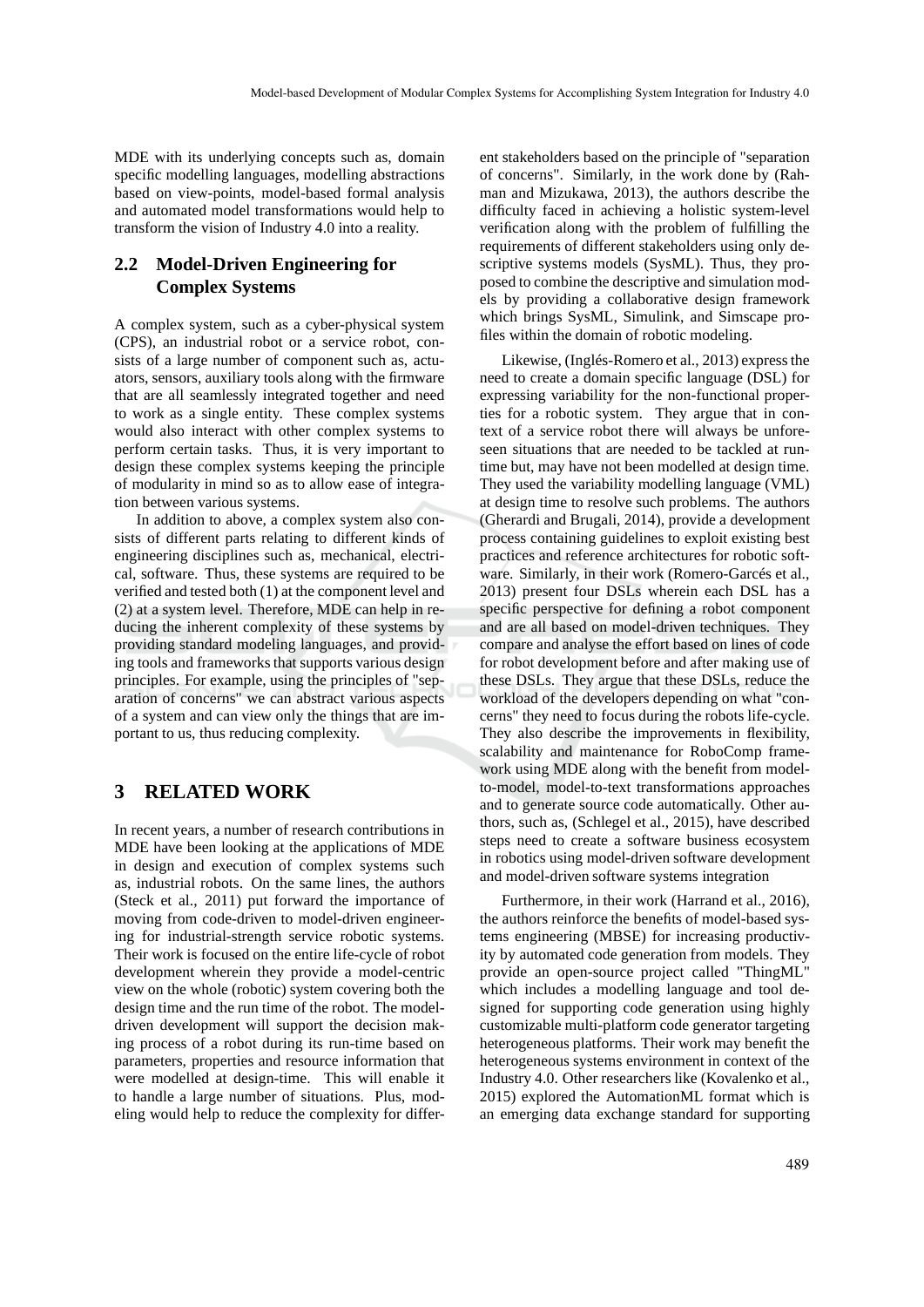the Industry 4.0 vision. This standards can be represented via two modelling approaches, MDE and Semantic Web. They pointed out the differences in these approaches and provide the applications of these approached for improving the production processes in manufacturing domain. In context of real-time systems, the authors (Perseil et al., 2011), presented a modeling and execution framework through which it will be possible to analyse, design and verify complex systems. This approach would help to tackle specific concerns of the real-time and embedded systems (RTE) domain.

In particluar, (Tatibouët et al., 2014) discussed the use of UML profile mechanism for designing a DSL in their work. They argued the need for having an execution semantics for UML profiles as the current profile design methodology only considers the syntactic part of the language, keeping the execution semantics description as informal. In their work, they provide a systematic approach to formalize the execution semantics of UML profiles. To realize their approach they make use of foundational UML (normative specification) which defines a precise semantics for a subset of UML.

## **4 APPROACH**

In this section, we describe our approach for development and executing of a model-based modular system using open standards. This approach will enable heterogeneous systems to communicate with each other in a cohesive but loose coupled manner. For our approach, we used Unified Modeling Language (UML2.5, 2015), which is a general-purpose, developmental, modeling language in the field of software engineering. Additionally, in this work we depict a cyber-physical system (CPS) as a simple robot that will expose its functionality using standard APIs which will be called by the executing behavior models (activity model in our case).

## **4.1 Conceptual Approach**

In context of Industry 4.0, we have already established the need to develop systems based on industrial standards keeping the principle of modularity in mind. This will help to achieve interoperability and a plug and play kind of environment as envisioned for Industry 4.0. In our approach, we separated the concerns of developing and executing the robot. The robot executes based on instructions (events) it receives from the control flow layer. This, separation helps to achieve a loose coupled system. In particu-

lar, this approach has been developed keeping industrial robots in mind which perform standard repetitive tasks. But, these robots need to be flexible (for e.g. easy to reconfigure) so as to perform new tasks as and when needed. Also, these robots should be able to communicate with other similar or non-similar robots present in the ecosystem of a smart factory.

In the figure 2, we show the two separate layers i.e. the model-based behavior layer (control flow) and robots implementation layer. In our approach, the software layer on the robot will be kept as minimal as possible. The execution of the robot is done using API calls through an executing model (on-line execution) rather than deploying the source code on the complex system (of-line execution). This approach will allow creation of complex systems having sensors and actuators with low computational power and low energy usage. In such a setting, the models while executing would send control events to the software (middleware or firmware) layer of the robots and the robots should respond to them with status event.



Figure 2: Conceptual Approach for Modular Complex System Development.

#### **4.2 Refinement of the Approach**

To concretize the above conceptual approach, we make use of the Papyrus framework for designing the models and execution of the EV3 robot. Papyrus framework is a part of the Eclipse foundation and PolarSys (PolarSys, 2016). It provides a graphical editing tool for UML as defined by Object Management Group (OMG, 2016). Additionally, it provides tool support for executable UML modeling through the Moka execution engine (Moka, 2016) . Papyrus provides a fully customizable environment to define custom graphical, textual or tabular notation. Being based on UML profile it allows reuse of standard languages or creation of new modeling language. Fur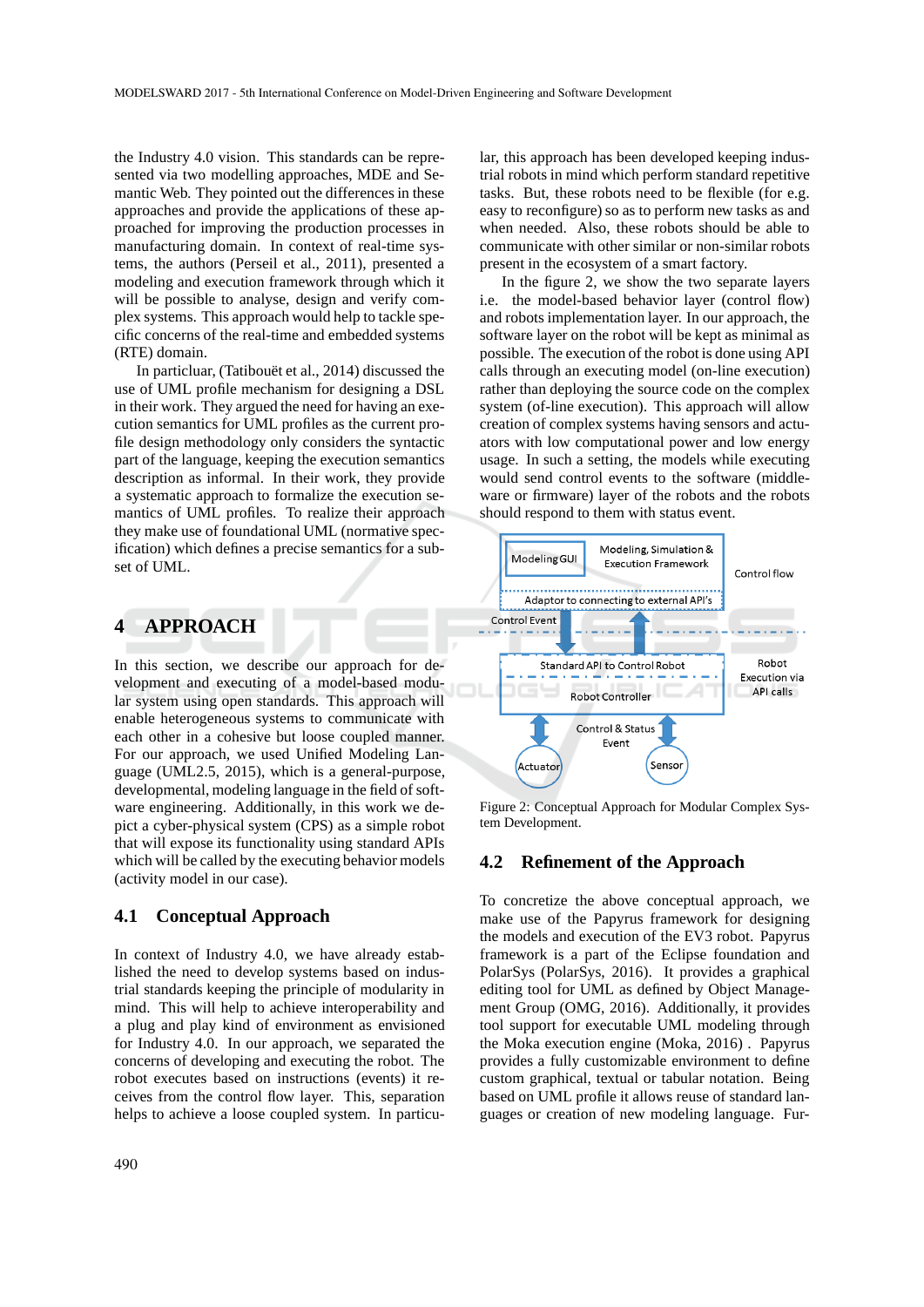thermore, the execution and debugging of models is handled by Moka which itself relies on an implementation of the OMG standards called "Semantics Of A Foundational Subset For Executable UML Models" (FUML, 2013) and "Precise Semantics of UML Composite Structures" (PSCS, 2015) . These specifications formalize the execution semantics of a UML subset. In Papyrus, the editing part relies on the OMG standard called "Action Language For Foundational UML" (ALF, 2013), with an editor and compiler for that language.

Most importantly, Papyrus framework provides the possibility to connect with external softwares and tools which is essential for our model-based development approach. In particular, a robot is composed of different components that need to work together seamlessly. Many of these components belong to different kinds of engineering disciplines such as, mechanical, electrical, computers and will be built using various software's having their own simulation environments. Normally, each component can be easily modeled and simulated for verifying its correctness at a component level but there are not many standard frameworks available that provide a co-simulation approach to assess the correctness of the overall system model. Thus, a FUML based simulation tool that connects to different external tools would be very useful for doing a system level co-simulation in context of CPS in general.

Moreover, FUML 1.1 (FUML, 2013) provides "opaque behaviors" which shall be hooked to a concrete "OpaqueBehaviorExecution" implementing its own semantics and these implementations can be used to communicate with external tools (Guermazi et al., 2015). In context of Papyrus Moka, during a model execution, when a call is made to an opaque behavior from a model element, it drives the execution flow to the logic that enables the connection to a specific tool or library. Once the specific library (tool) executes the execution flow comes back to the running model.

The figure 3 depicts the concretization of the conceptual approach initially described in the figure 2. It is visible from the figure 3 that the model-based control flow layered is based on the Papyrus framework, which provides both (1) the modeling GUI and (2) the model execution and simulation engine known as Moka. We designed a UML activity diagram in papyrus modeler and then connected the model elements to the opaque behaviors designed as plugins. The opaque behavior follow the FUML semantics and enable the connection to the external tools (third party). In the implementation part of the opaque behavior, we created adaptors to connect to LeJOS firmware (Lejos, 2015) which have been installed on Lego EV3

(EV3, 2013). LeJOS is an open-source java based operating system (OS) for a Lego EV3 controller. There are also other OS such as EV3Dev<sup>1</sup> but we chose LeJOS as it was java based and provided remote APIs to connect and control EV3.



Figure 3: Concrete Approach using Papyrus Framework and Lego EV3 Robot.

# **5 EXPERIMENTATION**

In this section, we implement our approach described in section 4.2 by creating an experiment with a Lego EV3 robot. A Lego EV3 might be a simplified example of a CPS, but it useful in showing our approach successfully and we can argue that the same approach can be applied to more complex robots or multiple heterogeneous robots. During our experimentation, the models, the java based adaptors for LeJOS and the model execution are all done using Eclipse Papyrus framework.

## **5.1 Implementation: Lego EV3 Robot**

#### **5.1.1 Background**

Firstly, we selected a Lego EV3 robot to implement our approach for depicting a model-based execution of a system as, (1) a Lego EV3 robot matches our need to depict a system that can execute actuators and sensors. (2) Lego EV3 is plug and play, not very expensive and can be easily build to depict different scenarios. (3) It has a strong community of users and developers along with the availability of various opensource software. Additionally, it is important to mention that Lego provides its own proprietary software

<sup>1</sup>http://www.ev3dev.org/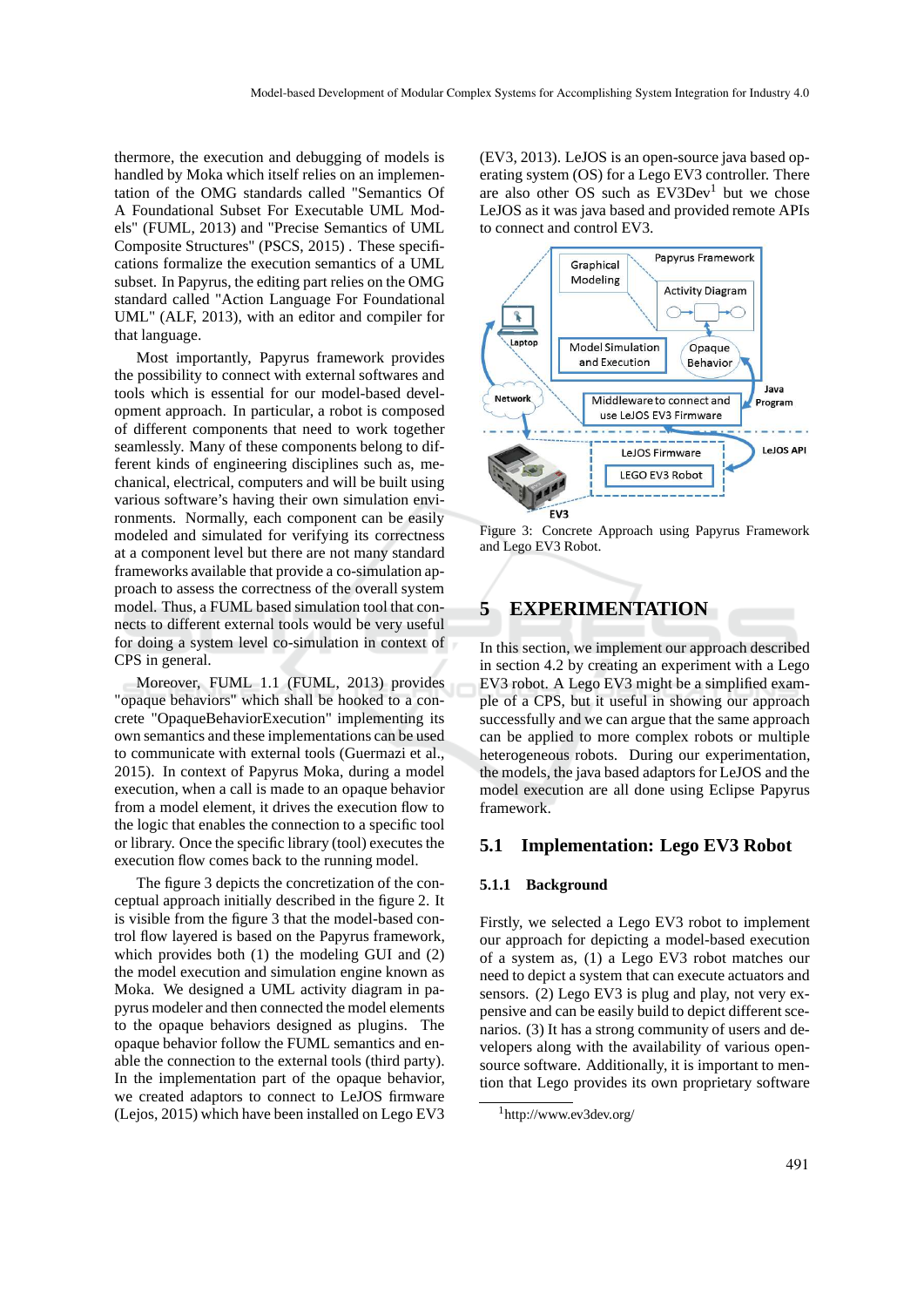tool called "Lego Mindstorms" based on LabVIEW<sup>2</sup> to build executable code for EV3 robot in a modeldriven manner. Moreover, Lego claims that the process of using GUI based robot modeling technique for modeling robot behaviour on their proprietary tool is quite easy and intuitive. It is easy enough such that a 10 year old can use it to build their own robot (LEGO-Education, 2016). This reconfirms our point that MDE is one of the good techniques available for developing complex systems such as robots.

In contrast to the benefits, there are certain shortcomings of the Lego Mindstorm software due to which we can't use it as such. These shortcomings are, (1) the tool is proprietary and not open-source thus, we cannot make changes to the APIs (2) it does not follow any open standards (3) to the best of our knowledge, the Lego Mindstorm software does not provide any kind of standard API to control EV3 from external tool (such as Papyrus framework) (4) the tool is used to deploy the code directly on the EV3 (offline mode) and doesn't provide any mechanism to allow execution of EV3 from an executing model.

To tackle the above mentioned problem with Lego proprietary software, we make use of an open-source java based firmware for EV3 called LeJOS. We use this tool for following reasons, (1) it provide connection to EV3 via its remote API using IP address (depicting the ideas of an IoT), (2) each actuator and sensor can be controlled independently using the port id and IP address.

For our experimentation, we created a Lego robotic car using two large motors (actuator) as shown in the figure 4.



Figure 4: Lego EV3 Robotic Car.

#### **5.1.2 Setup**

The figure 5 shows a behavior model (activity model) having a behavior called "Move Lego EV3 Motor". This activity has four input values. The input values are used to provide the IP address of the robot, the port of the actuator, the speed of the motor and the degree of rotation for the robot (number of revolution).



Figure 5: Model showing the UML Activity Model to Move the Car.

In order to execute the robotic Lego car, i.e. to make it move in the physical world, we execute the behaviour model by making use of the FUML based Moka engine. This is achieved by creating an opaque behavior called "RotateEV3MotorExecution". This behavior extends "OpaqueBehaviorExecution" and connects to the remote APIs of the LeJOS to control and move the EV3 robot car. These opaque behaviors are reusable and can be used for any number of separate models by providing different values for input variables. In our case, the input values needed to move the robot are, the IP address, port, motor speed and the degree of rotation.

When the model is executed, it calls the above mentioned opaque behavior and then passes the control to the adaptor created for the robot. The java based adaptor in-return calls the LeJOS APIs and provide the incoming input values of the model to the firmware. The LeJOS firmware on the EV3 robot gets these values and executes the command to move the actuator. As a note, Lego EV3 also has sensors for data collection such as, color sensor, ultrasound sensor but to keep our experiment simple we do not make use any sensor data in this current work.

#### **5.1.3 Model-based Execution**

The figure 6 shows the execution of the UML behavior model (activity model) using FUML based Papyrus Moka engine. In the Papyrus framework, when a model element has been executed (completed) the

<sup>2</sup>http://www.ni.com/labview/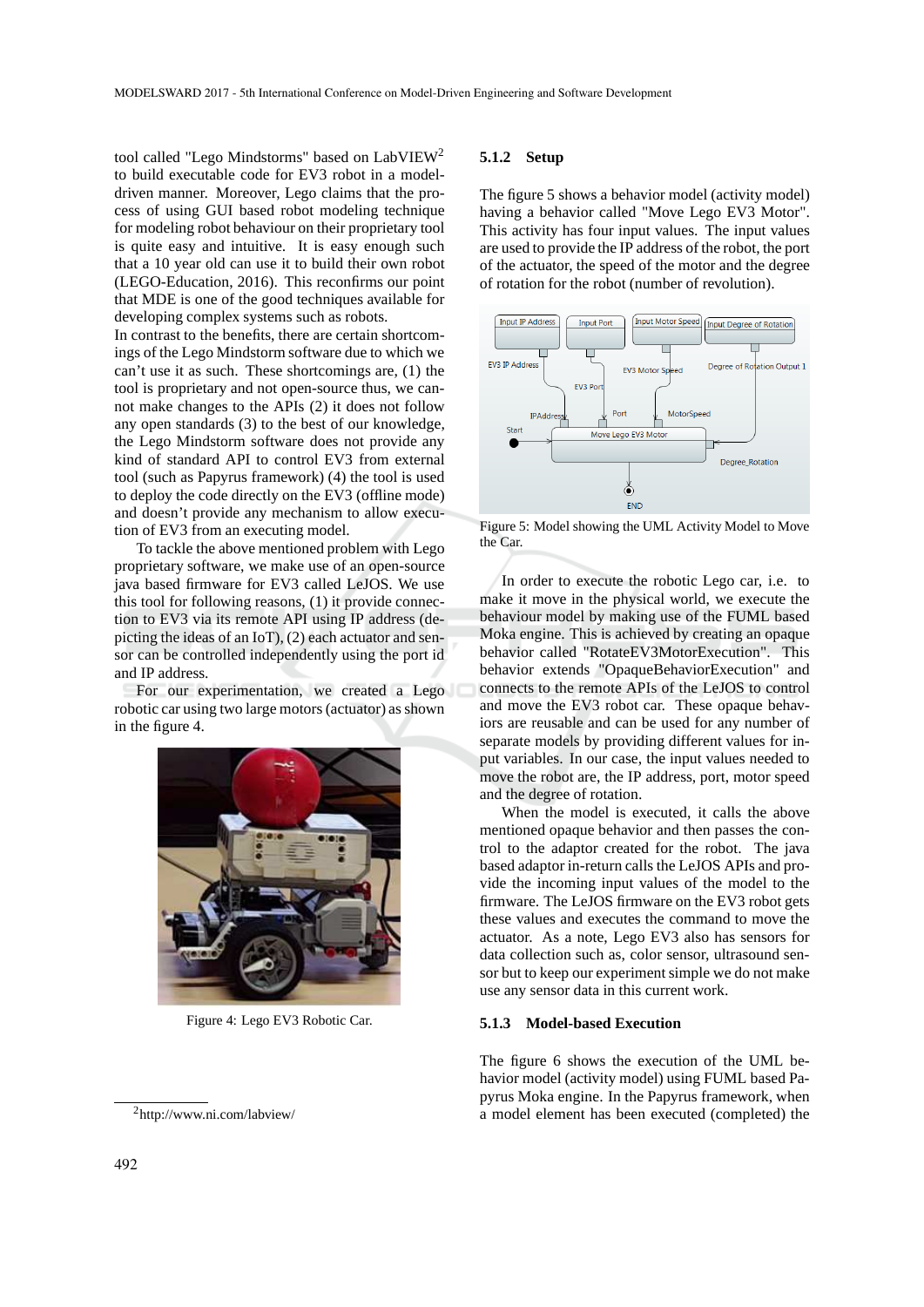color of the element changes to green. While the red color indicates that a model element is currently being executed. While executing the model, Moka will pass the input values to the underlying opaque behavior and the robot will start moving as explained in the above section. In case, of any kind of problem with the underlying robot such as, issues with connection between robot and computer, the same model can still be executed like a normal simulation without the actual physical executing of the underlying robot. The error handling will displaying the error message to the developers for rectifying the problems. For e.g., one of such common error message is *"connection refused to host: 10.0.1.1"*, which occurs when there is a problem in the wired connection between the robot and the laptop.



# **5.2 Evaluation**

In this section, we evaluate some of the use cases for EV3 robot using our approach as follows:

#### **(1) Changes to the Behavior Model**

*Description:* In case of a new system requirement, how beneficial is the model-based execution approach?

*Experience:* Firstly, this approach provides loose coupling between the control flow and execution code. Secondly, as the execution of the robot is based on execution of the models via API calls, we can argue that the changes to the system can be tackled easily. For e.g., initially, we created the "EV3 car movement" process to move the EV3 car only in the forward direction. This process consisted of a single activity "Go Front". But, when there was a need to move the EV3 in backward direction, we created a new task called "Go Back" and used the same opaque behavior created before with different input values. In our experience, the addition of the new task and the update to the model was fast and simple, like a drag and drop of the activity task and then addition of

the opaque behavior to it with different input values. Thus, using our approach a behavior model can be updated quickly along with the reuse of existing opaque behavior(s), creating a flexible and easy to reconfigure complex systems environment.

#### **(2) Interchanging Similar EV3 Robots or Actuators**

*Description:* In case of a need to change or update a EV3 controller or an actuator, how beneficial is this approach to manage such changes?

*Experience:* Due to the separation between the model execution (control flow) and the robot execution using API calls, it is easy to manage such a need. To change a problematic EV3 with a new EV3, only the IP address of the new EV3 needs to be updated in the activity model. Similarly, to change or update the EV3 actuator, only the port id needs to be updated in the behaviour model. Thus, we can argue that using model-based execution it is possible to create a plugand-play environment.

Likewise, as this approach uses standard API calls of the robot via IP address, we can argue that this approach can help to realize an IoT environment.

## **6 DISCUSSIONS**

The following points are noteworthy for model-based development for complex systems in context of Industry 4.0:

(1) Model-based development of CPS provides easy system integration due to the use of standard tool and languages (UML). It helps in creation of an interoperable and "plug and play" type ecosystem. Moreover, MDE provides need based abstraction of a system to various stake holders for different concerns. It also provide traceability between the various viewpoints leading to a better management. For example, exchange of information between strategy level (management) and business process analysts view in context of Industry 4.0.

(2) Model-based execution of CPS using standard execution semantics such as FUML provides a possibility to connect to different software's and external tool and perform co-simulation using the same models.

(3) "Virtual factory" which is a "digital replica" of the physical factory is an important feature of Industry 4.0. The model-based execution techniques will help to create and use common model that can be used (A) in the virtual factory to do simulations and (B) the same models will be updated or enriched with data coming form the virtual factory to do an optimized ex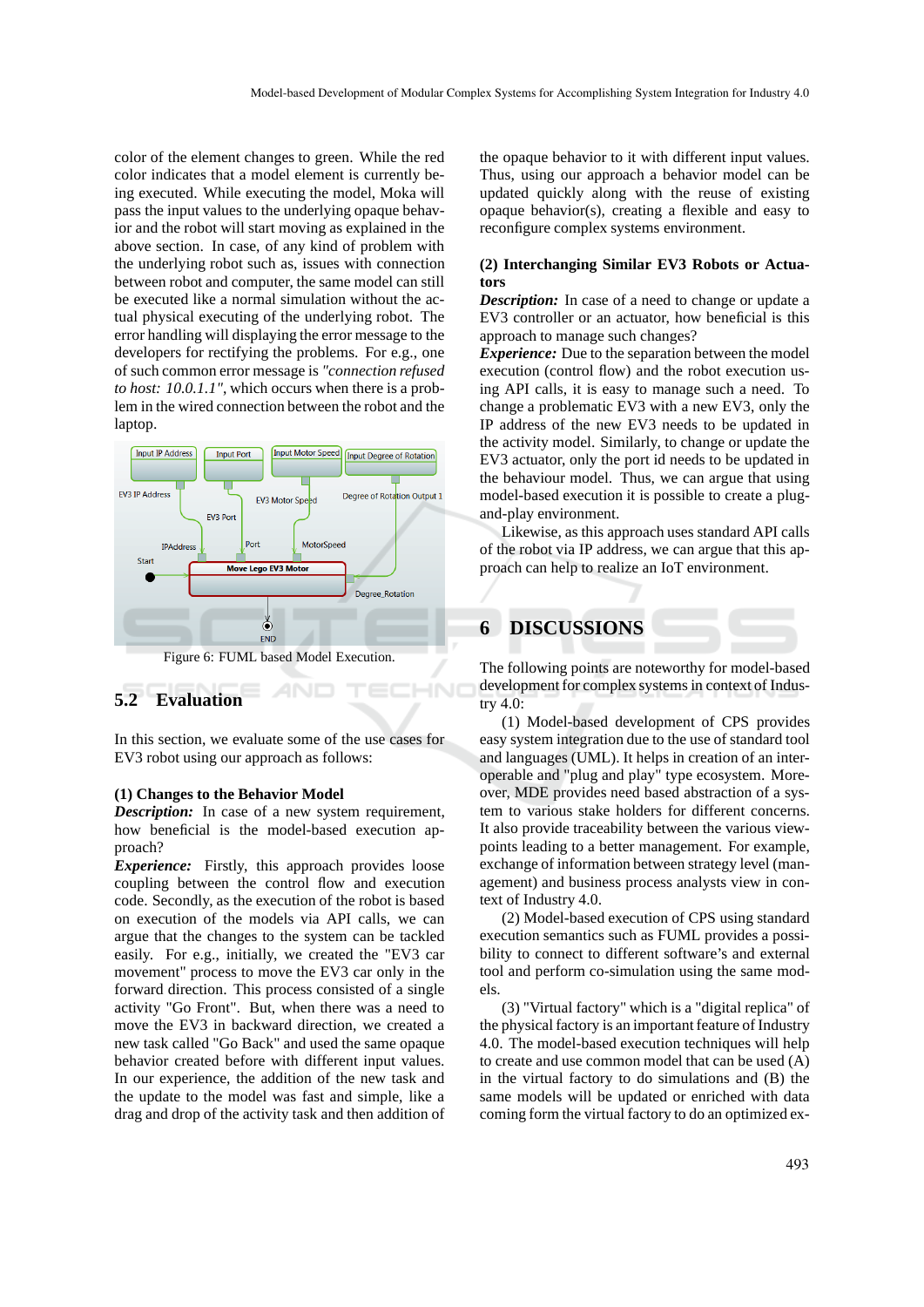ecution of the real machines in the physical world, i.e. a shop floor. Thus, knowledge gained via simulations performed in the virtual factories will be transferred to the physical factories for saving real materials and resources in the physical world.

(4) Various software and tool providers involved in Industry 4.0 will continue to build their solutions based on industry standards. The use of standards would help to resolve the issues related to interoperability between different tools. Moreover, instead of creating dedicated middlewares, the model-based approach for co-simulation can help to integrate and exchange data between the various systems.

(5) Model-based CPS execution benefits from concepts such as, "separation of concerns" that will provide abstraction to various layer of the system (viewpoints) along with concepts of loose coupling. Thus, in case of replacement of the old system with a new one, there will be no need to redesign the behavior models from scratch. The same models can be reused by creation new connection or adaptors to the external tool. However, this seamless change would only be possible provided the new system provides all the functionality of the old system.

(6) Furthermore, model-based execution enhances understandability of the exact state of execution of a machine. MBSE provides another advantages, such as, a strong community and standards based opensource tools. This help to achieve "digital continuity" wherein, a system model created in one standard is transformed into another standards (model-tomodel or model-to-text). In context of Industry 4.0, this is beneficial as, an activity model can be transformed into a business process modeling and notation (BPMN) model and can be executed on a manufacturing execution system (MES) which executes machines on industrial shop floor.

## **6.1 Limitations**

Our work is based on the assumption that the CPS will expose standard API for communication. Moreover, we map or glue the functionality of the CPS via APIs to the opaque behavior(s) created in the modeling framework (based on FUML semantics). However, a system model cannot execute a functionality which is not provided by the API of the CPS.

Initially, this work was done keeping industrial robots in the mind that perform standard repetitive tasks. This approach was not built in context of autonomous robots. Furthermore, at this stage we did not create a domain specific language (DSL) for our approach, but as this approach is based on UML standards, it is possible to extend this work for creating a DSL without much effort. Most importantly, the implementation of this approach is tightly coupled to the modeling and execution framework or tool, thus the model execution would be effected by the limitation and performance issues of the tools.

# **7 CONCLUSION AND FUTURE WORK**

Industry 4.0 presents great opportunities for the manufacturing sector, but it also lays great challenges on the development of complex industrial systems that will realize the vision of the connected, flexible and smart industry. In this paper, we discussed several of those challenges, namely, horizontal and vertical integration, interoperability and modularity. These challenges can be tackled through the use of model-driven engineering, mainly, for the description or design and execution of the industrial cyber-physical processes and robotic systems.

The main contribution of this paper is a conceptual model-based approach for modular complex system development, which can be applied to industrial cyber-physical systems. This approach treats the model as the first-class citizen of system development, since the model is used for (1) modeling and simulation (the "digital world") and (2) actual execution of industrial processes and robots (the "real world"). The model thus becomes the pivot for both horizontal and vertical integration. The approach was validated with an implementation based on Lego EV3 robot and the Papyrus modeling environment with Moka as model execution engine. The outcome is an overall approach where the actual industrial automation systems are piloted from abstract models, while keeping interoperability intact thanks to the use of a standard API to communicate with the physical systems and its components.

In the future, we plan to extend this work and perform co-simulation with heterogeneous robots such as, "NAO" the the humanoid robot. We also plan to experiment and refine the approach with industrial robots such as, Kuka. Plus, we plan to explore the working of this approach in a service-oriented modeldriven way.

## **REFERENCES**

ALF (2013). Action Language For Foundational UML (ALF), Version 1.0.1. http://www.omg.org/spec/ALF/ 1.0.1/PDF.